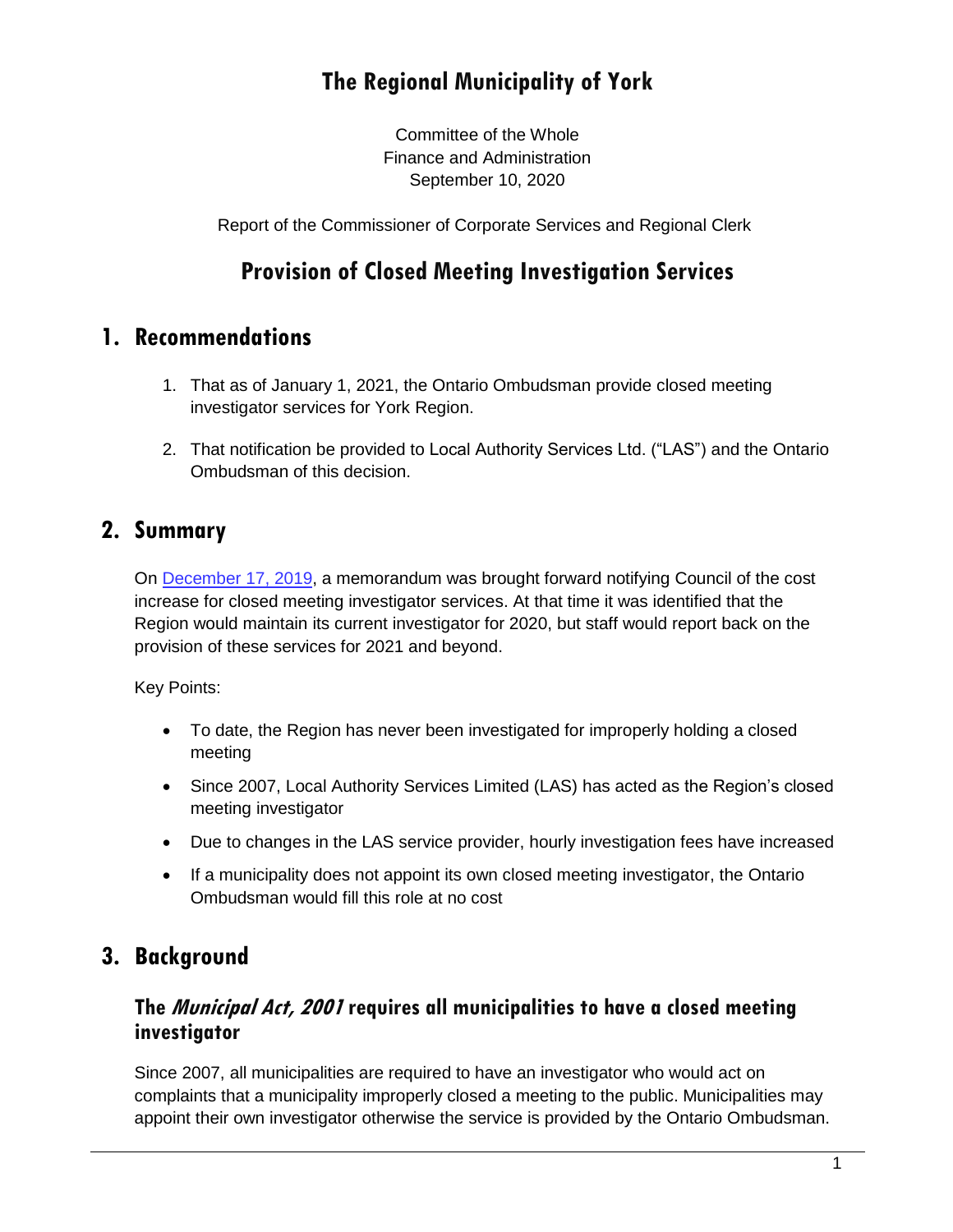### **Since 2007 the Region has used LAS as its closed meeting investigator**

On [December 13, 2007,](http://archives.york.ca/councilcommitteearchives/pdf/a-0396-2007-094.pdf) Council passed Bylaw A-0396-2007-094 to appoint LAS as its closed meeting investigator. LAS is a not-for-profit organization created by the Association of Municipalities of Ontario (AMO) that provides a number of municipal services. When the legislation was first enacted, it was identified that a majority of municipalities would be participating in the AMO program.

### **In 2019, LAS provided notice that its investigator fees have increased**

LAS previously used Amberley Gavel to provide investigation services. An annual retainer of \$330 was paid for this service and a \$375 per hour cost related to the actual investigation. To date, the Region has never been investigated.

On December 3, 2019, following a competitive process, LAS advised that Aird & Berlis LLP would provide investigator services. Although the annual retainer was reduced, hourly investigation costs could be doubled.

## **4. Analysis**

#### **The Ontario Ombudsman is the closed meeting investigator for a number of local municipalities**

As shown in Table 1, there is no consistency in closed meeting investigators with almost half of the local municipalities using the Ontario Ombudsman. Aurora's Integrity Commissioner also acts as their closed meeting investigator. Richmond Hill recently switched to the Ontario Ombudsman due to LAS changing their service provider.

| <b>Municipality</b>      | <b>Closed Meeting Investigator</b> |
|--------------------------|------------------------------------|
| Town of Aurora           | <b>Principles Integrity</b>        |
| Town of East Gwillimbury | LAS                                |
| Town of Georgina         | Ontario Ombudsman                  |
| Township of King         | Ontario Ombudsman                  |
| City of Markham          | LAS                                |
| Town of Newmarket        | Ontario Ombudsman                  |
| City of Richmond Hill    | Ontario Ombudsman                  |

### **Closed Meeting Investigator by Municipality**

**Table 1**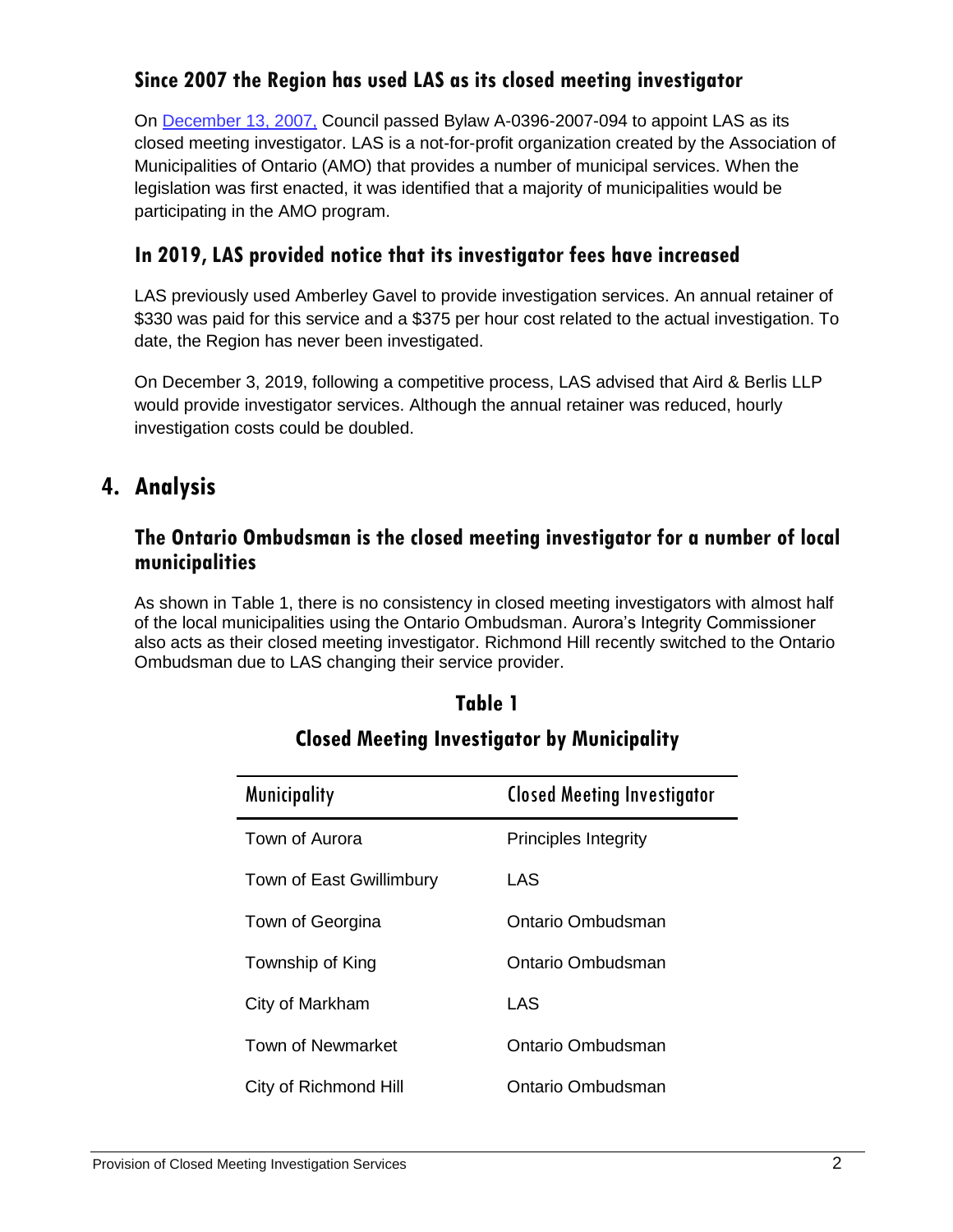| <b>Municipality</b>            | <b>Closed Meeting Investigator</b> |
|--------------------------------|------------------------------------|
| City of Vaughan                | LAS                                |
| Town of Whitchurch-Stouffville | I AS                               |

#### **The Ontario Ombudsman has experience acting as a municipal closed meeting investigator**

The Ontario Ombudsman is the closed meeting investigator for 226 of 444 municipalities in Ontario (51%). Over the past four years, the Ontario Ombudsman has conducted approximately 300 closed meeting investigations.

Ombudsman's decisions have generally informed the approach to and understanding of the closed meeting rules as set out in the *Municipal Act* and are routinely used as informative references by independent closed meeting investigators.

## **5. Financial**

#### **Switching to the Ontario Ombudsman would represent a cost savings for the Region**

To date, the Region has paid \$3,771.40 to LAS for closed meeting investigation services. While the change in service providers resulted in a decrease in the annual retainer that would be paid by the Region, hourly investigation costs now ranges from \$375 to \$750 per hour.

Not renewing the Closed Meeting Investigation Services Agreement with LAS will prevent the Region from incurring any potential future expenses related to any closed meeting investigations.

In 2008, the Region set a complaint investigation fee of \$125, which would be removed from the associated fee schedule if Council decided to switch to the Ontario Ombudsman.

### **6. Local Impact**

There would be no impact on the local municipalities if the Region changes its closed meeting investigator.

## **7. Conclusion**

Every municipality is required to have a closed meeting investigator to investigate compliance with the open meeting rules in Section 239 of the *Municipal Act*. The Ontario Ombudsman can provide this service if a municipality chooses not to appoint its own investigator. The Region has used LAS as its closed meeting investigator since 2007 but